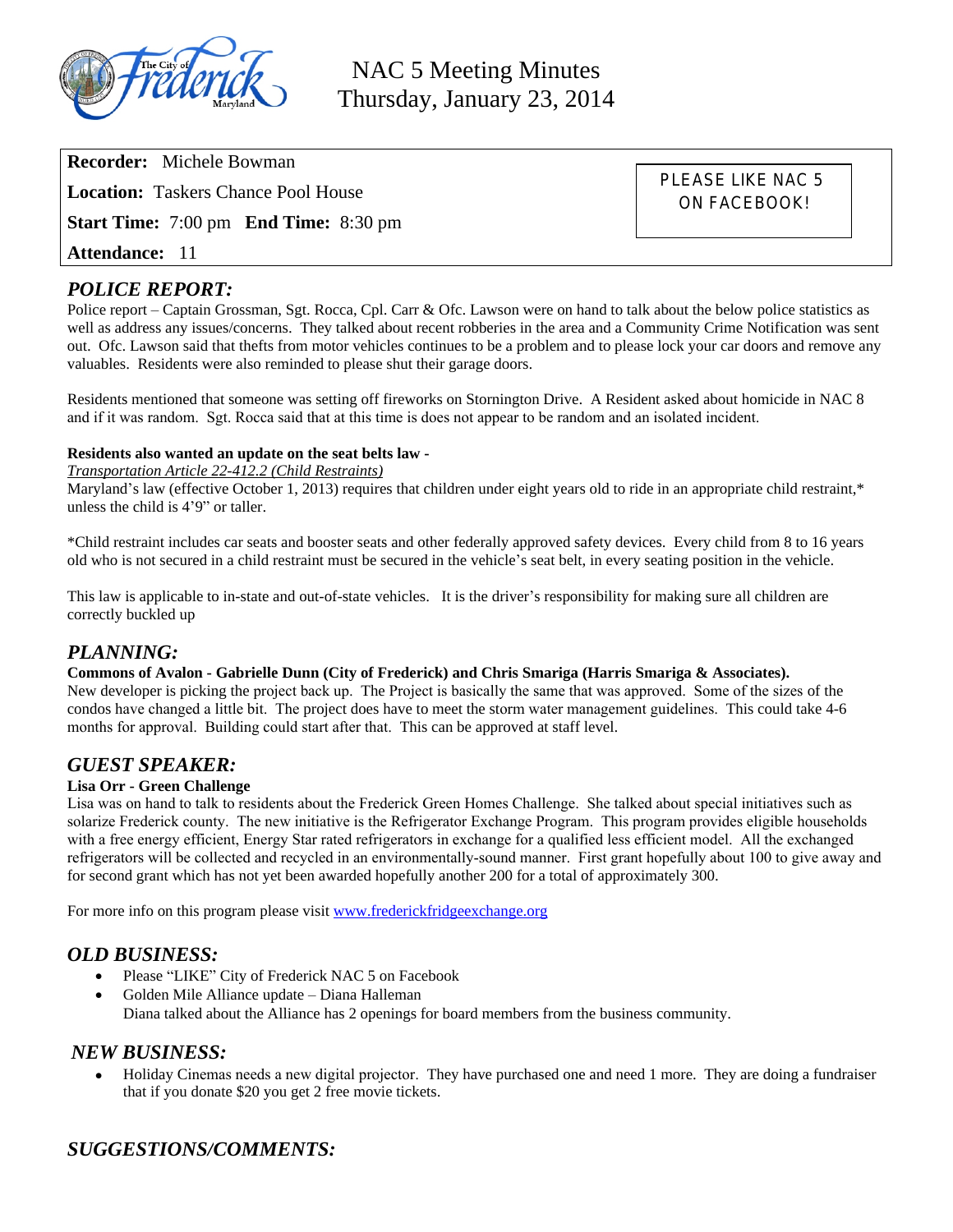Ricardo Conde General Manager of Motel 6 wanted to give residents an update on the property. The property has had some changes and the rooms have been renovated. The parking lot is currently being renovated and the lobby will be done next. They have added cameras and have been conducting trainings for staff. They also employ a security guard 5 days a week. He also said that they are closing off the 2<sup>nd</sup> entrance to the property pretty soon. There will be an open house and he will let the NAC know the date.

# *UPCOMING EVENTS:*

| • February $1st$                    |                       | Fire n Ice – Downtown Frederick                                                                 |  |  |  |  |  |  |  |
|-------------------------------------|-----------------------|-------------------------------------------------------------------------------------------------|--|--|--|--|--|--|--|
| • February $11th$                   | $6:00 - 9:00$ pm      | NAC Welcome & Open House – American Legion (Taney Ave.)                                         |  |  |  |  |  |  |  |
| $\bullet$ February 19 <sup>th</sup> |                       | Citizens Police Academy (runs for 9 weeks)                                                      |  |  |  |  |  |  |  |
| • February $22nd$                   | $8:00$ am-4:00 pm     | Frederick 101 DPW Training (registration required) – see<br>Michele Bowman for more information |  |  |  |  |  |  |  |
| • April $12th$                      | $10:00$ am $-4:00$ pm | Fire & Rescue Public Safety Day 5370 Public Safety Place                                        |  |  |  |  |  |  |  |

## *NAC 5CONTACT INFORMATION: ournac5@gmail.com*

| Diana Halleman       | hallemd@yahoo.com        |                     | Belinda Morton taskerschanceinfo@gmail.com |
|----------------------|--------------------------|---------------------|--------------------------------------------|
| <b>Sharon Glaser</b> | sglaser@aol.com          | Gerald Harris       | harrisge04021958@aol.com                   |
| Shauna Tunder        | shaunatunder@comcast.net | Catherine DiGennaro | catherine@digennaro.com                    |

## *CITY CONTACT INFORMATION:*

Michele Bowman, Community Outreach/NAC Specialist:

| Frederick Police Department | Sgt. Earl Rocca | 301-600-1223                              | erocca@frederickmdpolice.org |
|-----------------------------|-----------------|-------------------------------------------|------------------------------|
| Frederick Police Department | Cpl. Tracy Carr | 301-600-1276                              | tcarr@frederickmdpolice.org  |
| $\sim$ $\sim$ $\sim$        |                 | $\sim$ $\sim$ $\sim$ $\sim$ $\sim$ $\sim$ | .                            |

Code Enforcement Dean Brightbill

#### **NAC 5 MEETINGS – 7:00 pm** Taskers Chance Pool House

February 27<sup>th</sup> March 27<sup>th</sup> April 24th May 22<sup>nd</sup> June  $26<sup>th</sup>$ August 28th September 25<sup>th</sup> October 23rd November 20th

| 301-600-2091                 | mbowman@frederickmdpolice.org                               |
|------------------------------|-------------------------------------------------------------|
| 301-600-1223<br>301-600-1276 | erocca@frederickmdpolice.org<br>tcarr@frederickmdpolice.org |
| 301-600-3832                 | dbrightbill@cityoffrederick.com                             |

## **FREDERICK POLICE DEPARTMENT**

**Emergency:** 911 **Non-Emergency:** 301-600-2100 **Anonymous Crime Tips** 301-600 TIPS (8477) – phone 240-674-TIPS (8477) - text [fpdcrimetip@frederickmdpolice.org](mailto:fpdcrimetip@frederickmdpolice.org) **Drug Tip Line** 301-600-2246 fpddrugtip@frederickmdpolice.org

| <b>CALL TYPE</b>                     |      | Jan            | Feb            | Mar  | Apr            | May            | June           | July     | Aug            | <b>Sept</b>    | Oct            | <b>Nov</b>     | <b>Dec</b>      |
|--------------------------------------|------|----------------|----------------|------|----------------|----------------|----------------|----------|----------------|----------------|----------------|----------------|-----------------|
| <b>Calls For Service</b>             | 2011 | 1162           | 1071           | 1260 | 1258           | 892            | 1040           | 1156     | 1152           | 1439           | 1257           | 1090           | 1293            |
|                                      | 2012 | 1156           | 1159           | 1386 | 1223           | 1306           | 1244           | 1226     | 1330           | 1137           | 1321           | 1163           | 1248            |
|                                      | 2013 | 1157           | 1229           | 1214 | 1315           | 1324           | 1194           | 1223     | 1336           | 1148           | 1355           | 1325           | 1399            |
| Patrol Checks (proactive)            | 2011 | 109            | 145            | 194  | 151            | 86             | 105            | 77       | 58             | 146            | 114            | 138            | 193             |
|                                      | 2012 | 116            | 113            | 164  | 199            | 203            | 163            | 217      | 252            | 217            | 214            | 162            | 195             |
|                                      | 2013 | 213            | 203            | 181  | 229            | 192            | 161            | 149      | 159            | 135            | 154            | 141            | 157             |
| Traffic Stops (proactive)            | 2011 | 336            | 330            | 300  | 286            | 199            | 180            | 267      | 253            | 417            | 323            | 267            | 286             |
|                                      | 2012 | 228            | 378            | 407  | 248            | 258            | 224            | 155      | 198            | 180            | 256            | 232            | 287             |
|                                      | 2013 | 296            | 408            | 356  | 209            | 241            | 195            | 221      | 231            | 193            | 227            | 226            | 254             |
| <b>Calls Minus Above (proactive)</b> | 2011 | 717            | 596            | 766  | 821            | 607            | 755            | 812      | 841            | 876            | 820            | 685            | 814             |
|                                      | 2012 | 812            | 668            | 815  | 975            | 845            | 857            | 854      | 880            | 740            | 851            | 769            | 766             |
|                                      | 2013 | 548            | 618            | 677  | 877            | 891            | 838            | 853      | 946            | 820            | 974            | 958            | 988             |
| <b>Average Calls Per Day (minus</b>  | 2011 | 23             | 20             | 25   | 27             | 20             | 25             | 27       | 27             | 29             | 27             | 22             | 27              |
| alarms)                              | 2012 | 26             | 22             | 27   | 33             | 35             | 28             | 28       | 28             | 24             | 27             | 25             | 24              |
|                                      | 2013 | 21             | 20             | 22   | 28             | 28             | 27             | 27       | 30             | 26             | 31             | 30             | 31              |
| 911                                  | 2011 | 78             | 77             | 71   | 98             | 79             | 90             | 96       | 97             | 115            | 101            | 88             | 104             |
|                                      | 2012 | 116            | 53             | 85   | 108            | 94             | 123            | 111      | 96             | 115            | 102            | 83             | 106             |
|                                      | 2013 | 82             | 90             | 94   | 113            | 96             | 87             | 112      | 98             | 108            | 77             | 97             | 102             |
| Accident, Personal Injury            | 2011 | 3              | $\overline{4}$ | 6    | $\overline{4}$ | $\overline{2}$ | $\overline{c}$ | 7        | $\overline{4}$ | 5              | $\overline{c}$ | 5              |                 |
|                                      | 2012 | $\overline{4}$ | 5              |      | 11             | 12             | $\overline{c}$ | 2        | 3              | $\overline{4}$ | 3              | 3              | $\overline{c}$  |
|                                      | 2013 | $\overline{4}$ |                | 4    | 3              | 4              | 10             | $\Omega$ | 6              | 6              | 5              | $\overline{7}$ | $\overline{c}$  |
| Accident, Property Damage            | 2011 | 18             | 13             | 19   | 13             | 9              | 17             | 15       | 21             | 19             | 30             | 20             | $\overline{23}$ |
|                                      | 2012 | 20             | 19             | 26   | 22             | 20             | 16             | 13       | 23             | 17             | 18             | 19             | 23              |
|                                      | 2013 | 15             | 13             | 15   | 18             | 27             | 28             | 26       | 26             | 13             | 24             | 22             | 22              |
| Accident, Vehicle                    | 2011 | 34             | 19             | 30   | 30             | 17             | 27             | 38       | 30             | 32             | 45             | 35             | 29              |
|                                      | 2012 | 42             | 51             | 54   | 54             | 62             | 51             | 38       | 46             | 40             | 42             | 37             | 58              |
|                                      | 2013 | 33             | 37             | 35   | 45             | 55             | 73             | 40       | 60             | 46             | 47             | 45             | 47              |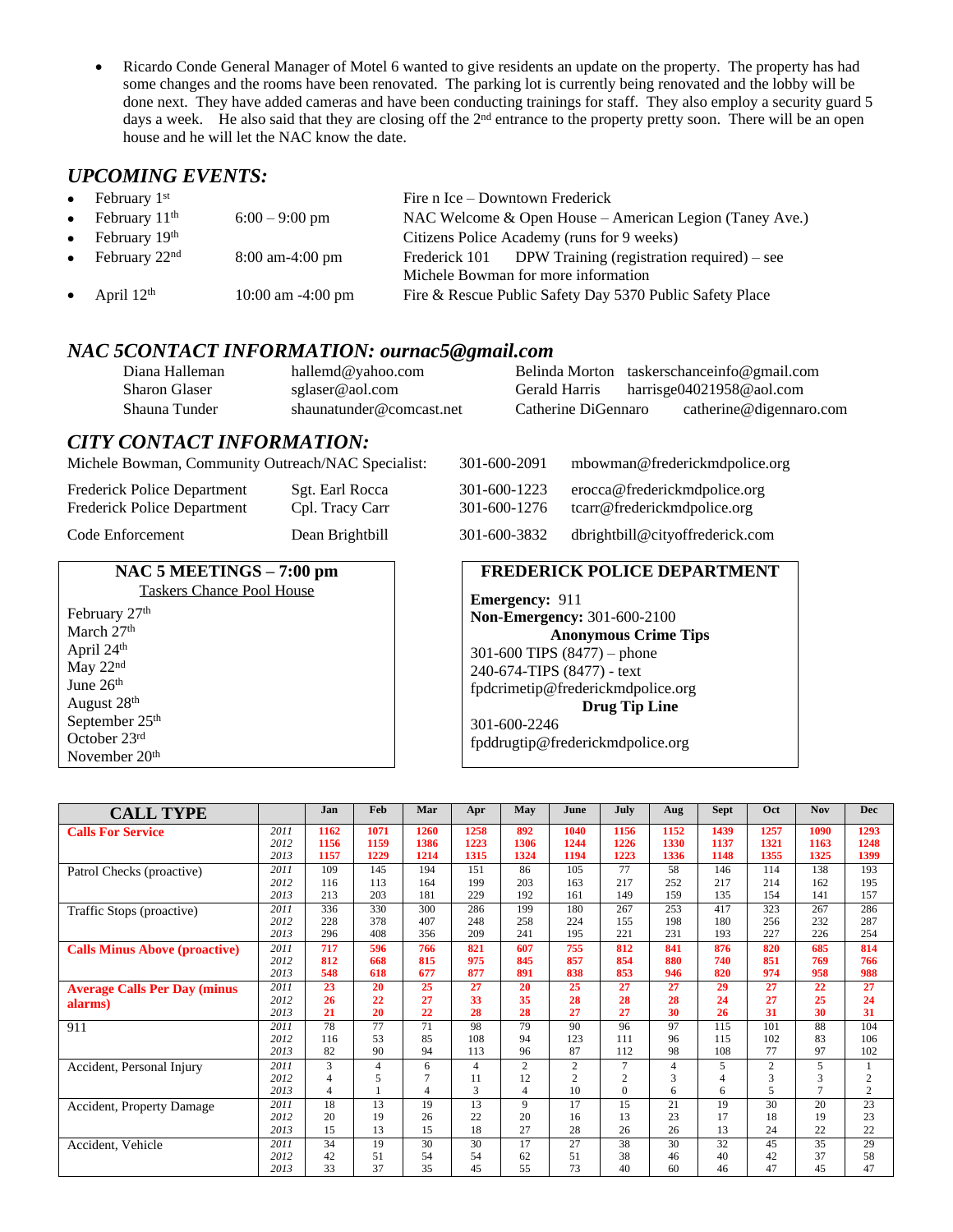| <b>Alcohol Complaint</b>          | 2011         | 1                                         | 1                                         | 1                                           | $\boldsymbol{0}$                     | $\boldsymbol{0}$                     | $\sqrt{2}$                                  | $\boldsymbol{0}$                          | $\boldsymbol{0}$                            | $\boldsymbol{0}$                            | $\boldsymbol{0}$                     | $\boldsymbol{0}$                            | $\boldsymbol{0}$                     |
|-----------------------------------|--------------|-------------------------------------------|-------------------------------------------|---------------------------------------------|--------------------------------------|--------------------------------------|---------------------------------------------|-------------------------------------------|---------------------------------------------|---------------------------------------------|--------------------------------------|---------------------------------------------|--------------------------------------|
|                                   | 2012         | $\overline{0}$                            | $\boldsymbol{0}$                          | $\boldsymbol{0}$                            | $\boldsymbol{0}$                     | $\boldsymbol{0}$                     | $\boldsymbol{0}$                            | $\boldsymbol{0}$                          | $\boldsymbol{0}$                            | $\boldsymbol{0}$                            | $\boldsymbol{0}$                     | $\boldsymbol{0}$                            | $\boldsymbol{0}$                     |
|                                   | 2013<br>2011 | $\mathbf{0}$<br>$\overline{4}$            | $\mathbf{0}$<br>$\mathbf{1}$              | $\boldsymbol{0}$<br>$\overline{\mathbf{3}}$ | $\boldsymbol{0}$<br>8                | $\boldsymbol{0}$                     | $\boldsymbol{0}$<br>$\overline{4}$          | $\boldsymbol{0}$<br>6                     | $\boldsymbol{0}$<br>$\overline{\mathbf{3}}$ | $\boldsymbol{0}$<br>$\overline{\mathbf{3}}$ | $\boldsymbol{0}$<br>$\overline{12}$  | $\boldsymbol{0}$                            | $\boldsymbol{0}$<br>$\overline{3}$   |
| Assault                           | 2012         | 10                                        | 3                                         | $\overline{4}$                              | 6                                    | $\overline{4}$                       | $\overline{c}$                              | 5                                         | 6                                           | 1                                           | 5                                    | 5                                           | 6                                    |
|                                   | 2013         | 8                                         | 3                                         | 8                                           | 8                                    | 9                                    | $\tau$                                      | $\overline{4}$                            | $\overline{4}$                              | 8                                           | 5                                    | 6                                           | 10                                   |
| Attempt to Locate                 | 2011         | $\overline{0}$                            | $\overline{0}$                            | $\overline{0}$                              | $\mathbf{0}$                         | $\boldsymbol{0}$                     | $\overline{2}$                              | $\overline{2}$                            | $\mathbf{0}$                                | 1                                           | $\mathbf{1}$                         | $\mathbf{1}$                                | $\boldsymbol{0}$                     |
|                                   | 2012<br>2013 | $\sqrt{2}$<br>$\boldsymbol{0}$            | 1<br>$\mathbf{1}$                         | $\overline{c}$<br>$\overline{c}$            | $\mathbf{0}$<br>$\mathbf{2}$         | $\mathfrak z$<br>3                   | $\mathbf{1}$<br>$\overline{2}$              | $\mathfrak{Z}$<br>$\boldsymbol{0}$        | $\mathbf{1}$                                | $\overline{0}$<br>1                         | $\boldsymbol{0}$<br>$\overline{2}$   | $\overline{c}$<br>4                         | $\mathbf{1}$<br>$\mathbf{1}$         |
| Burglary, B&E in Progress         | 2011         | $\overline{0}$                            | $\overline{0}$                            | $\boldsymbol{0}$                            | $\boldsymbol{0}$                     | $\overline{0}$                       | $\overline{0}$                              | $\overline{0}$                            | 1<br>$\mathbf{0}$                           | $\boldsymbol{0}$                            | $\overline{0}$                       | $\overline{0}$                              | $\boldsymbol{0}$                     |
|                                   | 2012         | $\boldsymbol{0}$                          | $\mathbf{1}$                              | $\boldsymbol{0}$                            | $\mathbf{0}$                         | $\boldsymbol{0}$                     | $\mathbf{1}$                                | $\boldsymbol{0}$                          | 1                                           | $\overline{0}$                              | $\mathbf{1}$                         | $\mathbf{1}$                                | $\mathbf{1}$                         |
|                                   | 2013         | $\boldsymbol{0}$                          | $\mathbf{0}$                              | $\boldsymbol{0}$                            | $\boldsymbol{0}$                     | $\boldsymbol{0}$                     | $\boldsymbol{0}$                            | $\boldsymbol{0}$                          | $\boldsymbol{0}$                            | $\boldsymbol{0}$                            | $\boldsymbol{0}$                     | $\boldsymbol{0}$                            | 1                                    |
| <b>Burglary</b> , Commercial      | 2011         | $\overline{0}$                            | $\mathbf{0}$                              | $\boldsymbol{0}$                            | $\boldsymbol{0}$                     | $\boldsymbol{0}$                     | $\overline{8}$                              | $\mathbf{0}$                              | 1                                           | 3                                           | $\boldsymbol{0}$                     | $\overline{2}$                              | $\boldsymbol{0}$                     |
|                                   | 2012<br>2013 | $\mathbf{1}$<br>$\boldsymbol{0}$          | $\mathbf{0}$<br>1                         | $\boldsymbol{0}$<br>$\boldsymbol{0}$        | $\mathbf{0}$<br>$\overline{2}$       | $\boldsymbol{0}$<br>$\boldsymbol{0}$ | $\overline{c}$<br>$\mathbf{2}$              | $\boldsymbol{0}$<br>$\boldsymbol{0}$      | $\mathbf{1}$<br>$\mathbf{2}$                | 1<br>1                                      | $\mathbf{1}$<br>$\boldsymbol{0}$     | $\boldsymbol{0}$<br>$\boldsymbol{0}$        | $\mathbf{1}$<br>$\boldsymbol{0}$     |
| Burglary, Residential             | 2011         | $\overline{4}$                            | $\mathbf{0}$                              | $\overline{4}$                              | $\overline{\mathbf{4}}$              | $\boldsymbol{0}$                     | $\boldsymbol{0}$                            | $\mathfrak 3$                             | $\overline{4}$                              | $\overline{\mathbf{4}}$                     | $\mathbf{1}$                         | $\overline{2}$                              | $\boldsymbol{7}$                     |
|                                   | 2012         | 5                                         | $\boldsymbol{0}$                          | 3                                           | 3                                    | $\sqrt{2}$                           | $\mathfrak{Z}$                              | $\overline{4}$                            | $\boldsymbol{2}$                            | $\overline{4}$                              | 3                                    | 6                                           | $\overline{4}$                       |
|                                   | 2013         | $\mathbf{1}$                              | 3                                         | $\overline{c}$                              | $\mathbf{1}$                         | $\sqrt{5}$                           | $\mathfrak{Z}$                              | $\boldsymbol{0}$                          | $\mathbf{1}$                                | 3                                           | $\mathbf{1}$                         | $\mathbf{1}$                                | $\boldsymbol{0}$                     |
| Destruction of                    | 2011         | 10                                        | 9                                         | 10                                          | 12<br>9                              | $\overline{3}$                       | $\overline{7}$                              | 13                                        | 11                                          | $\overline{7}$                              | 5                                    | 8<br>9                                      | 10                                   |
| Property/Vandalism                | 2012<br>2013 | 12<br>$\tau$                              | $\mathfrak s$<br>5                        | 9<br>5                                      | 9                                    | 13<br>12                             | $\,$ 8 $\,$<br>15                           | 10<br>12                                  | 9<br>9                                      | 13<br>9                                     | 13<br>5                              | 8                                           | 8<br>$\sqrt{2}$                      |
| <b>Discharging Firearm</b>        | 2011         | $\mathbf{1}$                              | $\overline{0}$                            | 1                                           | $\boldsymbol{0}$                     | $\overline{0}$                       | $\boldsymbol{0}$                            | $\overline{0}$                            | $\boldsymbol{0}$                            | $\boldsymbol{0}$                            | $\overline{0}$                       | $\overline{c}$                              | $\overline{7}$                       |
|                                   | 2012         | $\boldsymbol{0}$                          | $\boldsymbol{0}$                          | $\mathbf{1}$                                | $\boldsymbol{0}$                     | $\boldsymbol{0}$                     | $\boldsymbol{0}$                            | $\mathbf{1}$                              | 3                                           | $\boldsymbol{0}$                            | $\boldsymbol{0}$                     | $\overline{\mathbf{4}}$                     | $\boldsymbol{0}$                     |
|                                   | 2013         | $\boldsymbol{0}$                          | $\mathbf{0}$                              | $\mathbf{1}$                                | 1                                    | $\mathbf{1}$                         | $\mathfrak{Z}$                              | $\mathbf{1}$                              | 1                                           | 1                                           | $\boldsymbol{0}$                     | $\overline{c}$                              | $\mathbf{1}$                         |
| <b>Disorderly Conduct</b>         | 2011<br>2012 | $\overline{\mathbf{3}}$<br>$\overline{4}$ | $\overline{\mathbf{3}}$<br>$\overline{4}$ | $\mathbf{1}$<br>$\mathbf{1}$                | 5<br>$\mathbf{1}$                    | $\overline{0}$<br>$\overline{4}$     | $\overline{\mathbf{3}}$<br>$\boldsymbol{0}$ | $\overline{\mathbf{3}}$<br>$\tau$         | $\overline{2}$<br>$\mathbf{1}$              | $\overline{2}$<br>$\overline{c}$            | $\overline{4}$<br>$\mathbf{2}$       | $\overline{2}$<br>5                         | $\tau$<br>$\mathbf{1}$               |
|                                   | 2013         | $\overline{4}$                            | $\overline{c}$                            | $\boldsymbol{0}$                            | $\overline{c}$                       | 3                                    | 1                                           | $\mathfrak{Z}$                            | $\sqrt{2}$                                  | $\boldsymbol{0}$                            | $\mathbf{1}$                         | 5                                           | $\sqrt{2}$                           |
| Disturbance/Fights/Noise          | 2011         | $\overline{0}$                            | $\overline{0}$                            | $\mathbf{1}$                                | $\overline{1}$                       | $\overline{0}$                       | $\overline{2}$                              | $\overline{0}$                            | $\overline{0}$                              | $\overline{0}$                              | $\overline{1}$                       | $\overline{1}$                              | $\overline{0}$                       |
|                                   | 2012         | 1                                         | $\boldsymbol{0}$                          | $\boldsymbol{0}$                            | 1                                    | $\boldsymbol{0}$                     | $\boldsymbol{0}$                            | $\boldsymbol{0}$                          | 1                                           | $\overline{2}$                              | 1                                    | $\boldsymbol{0}$                            | 1                                    |
|                                   | 2013         | $\mathbf{1}$                              | $\mathbf{0}$                              | $\boldsymbol{0}$                            | $\overline{2}$                       | 3                                    | $\boldsymbol{0}$                            | 3                                         | $\overline{4}$                              | $\mathbf{2}$                                | $\mathbf{1}$                         | $\overline{c}$                              | $\mathbf{1}$                         |
| Domestic Assault/Dispute          | 2011<br>2012 | $\overline{2}$<br>$\mathbf{0}$            | $\overline{4}$<br>1                       | $\overline{\mathbf{3}}$<br>1                | 6<br>5                               | $\overline{\mathbf{3}}$<br>3         | $\overline{7}$<br>$\overline{4}$            | $\overline{\mathbf{3}}$<br>$\mathfrak{Z}$ | $\overline{5}$<br>$\sqrt{2}$                | $\overline{2}$<br>$\overline{\mathbf{c}}$   | $\overline{4}$<br>$\sqrt{2}$         | $\mathbf{1}$<br>5                           | $\mathbf{1}$<br>$\mathfrak{Z}$       |
|                                   | 2013         | $\mathbf{1}$                              | 6                                         | 3                                           | $\mathbf{1}$                         | $\mathfrak{Z}$                       | $\overline{4}$                              | $\sqrt{5}$                                | 3                                           | $\overline{4}$                              | 3                                    | $\overline{\mathbf{4}}$                     | $\sqrt{2}$                           |
| Drug Complaint (narcotics)        | 2011         | $\overline{2}$                            | $\overline{\mathbf{3}}$                   | $\boldsymbol{0}$                            | 5                                    | $\mathbf{1}$                         | $\overline{\mathbf{3}}$                     | $\mathbf{1}$                              | 1                                           | 3                                           | $\mathbf{1}$                         | $\mathbf{1}$                                | $\overline{2}$                       |
|                                   | 2012         | $\boldsymbol{0}$                          | $\overline{4}$                            | 3                                           | 3                                    | $\mathbf{1}$                         | $\mathbf{1}$                                | $\sqrt{2}$                                | 5                                           | 1                                           | 3                                    | 4                                           | 1                                    |
|                                   | 2013<br>2011 | $\sqrt{2}$<br>$\overline{4}$              | $\sqrt{2}$<br>$\overline{2}$              | $\overline{c}$<br>$\overline{6}$            | 1<br>$\overline{\mathbf{3}}$         | 25<br>$\overline{5}$                 | $\mathbf{1}$<br>$\overline{6}$              | $\mathfrak{Z}$<br>$\overline{2}$          | $\boldsymbol{0}$<br>$\overline{4}$          | $\sqrt{2}$<br>$\overline{5}$                | $\sqrt{2}$<br>$\overline{4}$         | $\mathbf{1}$<br>$\overline{\mathbf{3}}$     | $\mathbf{1}$<br>$\overline{2}$       |
| Fraud                             | 2012         | $\tau$                                    | 10                                        | 8                                           | $\overline{7}$                       | $\sqrt{2}$                           | 12                                          | 5                                         | $\mathbf{1}$                                | $\sqrt{2}$                                  | 3                                    | 3                                           | $\overline{4}$                       |
|                                   | 2013         | 5                                         | 1                                         | 5                                           | $\overline{4}$                       | 6                                    | 10                                          | $\overline{4}$                            | $\overline{4}$                              | $\overline{2}$                              | 6                                    | $\overline{\mathbf{4}}$                     | $\sqrt{2}$                           |
| Graffiti                          | 2011         | $\overline{1}$                            | $\mathbf{1}$                              | $\mathbf{1}$                                | $\overline{0}$                       | $\overline{2}$                       | $\overline{3}$                              | $\mathbf{1}$                              |                                             | $\overline{0}$                              | $\overline{0}$                       | $\mathbf{1}$                                | $\overline{2}$                       |
|                                   | 2012<br>2013 | $\mathbf{1}$<br>$\mathbf{0}$              | $\boldsymbol{0}$<br>$\sqrt{2}$            | $\boldsymbol{0}$<br>3                       | $\boldsymbol{0}$<br>1                | $\boldsymbol{0}$<br>$\mathbf{0}$     | $\boldsymbol{0}$<br>$\mathfrak{Z}$          | $\boldsymbol{0}$<br>$\boldsymbol{0}$      | $\boldsymbol{0}$<br>$\boldsymbol{0}$        | $\boldsymbol{0}$<br>$\overline{0}$          | $\mathbf{1}$<br>$\boldsymbol{0}$     | $\boldsymbol{0}$<br>4                       | $\boldsymbol{0}$<br>1                |
| Harassment                        | 2011         | $\overline{1}$                            | $\overline{0}$                            | $\overline{0}$                              | $\mathbf{0}$                         | $\overline{0}$                       | $\overline{2}$                              | $\mathbf{1}$                              | $\mathbf{1}$                                | $\overline{0}$                              | $\overline{2}$                       | $\mathbf{1}$                                | $\boldsymbol{0}$                     |
|                                   | 2012         | $\boldsymbol{0}$                          | $\mathbf{1}$                              | 3                                           | $\boldsymbol{0}$                     | $\overline{4}$                       | $\mathbf{1}$                                | $\sqrt{2}$                                | $\mathbf{1}$                                | 1                                           | $\mathbf{1}$                         | $\mathbf{1}$                                | $\mathbf{1}$                         |
|                                   | 2013         | $\overline{c}$                            | $\boldsymbol{0}$                          | $\overline{c}$                              | $\mathbf{1}$                         | $\overline{c}$                       | $\mathbf{1}$                                | 3                                         | $\mathbf{2}$                                | $\boldsymbol{0}$                            | $\boldsymbol{0}$                     | $\mathbf{1}$                                | $\mathbf{1}$                         |
| Hit and Run, Property Damage/PI   | 2011         | $\overline{5}$                            | $\overline{7}$                            | 10                                          | 9                                    | 6                                    | $\overline{8}$                              | $\overline{9}$                            | $\overline{15}$                             | 11                                          | $\overline{4}$                       | $\overline{12}$                             | 11                                   |
|                                   | 2012<br>2013 | 11<br>7                                   | 12<br>$\,$ 8 $\,$                         | 6<br>3                                      | 12<br>13                             | 15<br>$\overline{7}$                 | 11<br>8                                     | 11<br>7                                   | $\tau$<br>8                                 | 5<br>9                                      | 11<br>10                             | 9<br>9                                      | 17<br>11                             |
| Juvenile Complaints               | 2011         | $\overline{18}$                           | $\overline{5}$                            | $\overline{17}$                             | 12                                   | $\overline{17}$                      | 16                                          | $\overline{10}$                           | $\overline{17}$                             | 14                                          | $\overline{12}$                      | 7                                           | 8                                    |
|                                   | 2012         | $\tau$                                    | $\overline{4}$                            | 10                                          | 12                                   | 15                                   | 14                                          | $\,8\,$                                   | 6                                           | 5                                           | 6                                    | 8                                           | 6                                    |
|                                   | 2013         | $\sqrt{2}$                                | 8                                         | $\overline{4}$                              | 6                                    | $\,$ 8 $\,$                          | $\mathbf{1}$                                | $\boldsymbol{7}$                          | 9                                           | 13                                          | $\boldsymbol{7}$                     | 4                                           | 3                                    |
| <b>Parking Complaint</b>          | 2011<br>2012 | $\overline{2}$<br>$\mathbf{0}$            | $\mathbf{1}$<br>$\mathbf{0}$              | $\boldsymbol{0}$<br>$\boldsymbol{0}$        | $\mathbf{1}$<br>$\mathbf{0}$         | $\overline{1}$<br>$\mathbf{1}$       | $\overline{1}$<br>$\overline{c}$            | $\overline{2}$<br>$\overline{c}$          | $\boldsymbol{0}$<br>6                       | $\overline{2}$<br>$\mathbf{0}$              | $\overline{5}$<br>$\mathbf{1}$       | $\mathbf{1}$<br>$\mathbf{1}$                | $\overline{2}$<br>3                  |
|                                   | 2013         | 1                                         | 1                                         | 1                                           | $\theta$                             | 2                                    | 1                                           | 3                                         | $\boldsymbol{0}$                            | $\boldsymbol{0}$                            | $\boldsymbol{0}$                     | 1                                           | $\theta$                             |
| Robbery, Armed                    | 2011         | $\overline{\mathbf{3}}$                   | $\overline{0}$                            | $\overline{0}$                              | $\overline{0}$                       | $\overline{2}$                       | $\mathbf{1}$                                | $\overline{2}$                            | $\mathbf{1}$                                | $\overline{\mathbf{3}}$                     | $\overline{0}$                       | $\overline{0}$                              | $\overline{\mathbf{3}}$              |
|                                   | 2012         | $\mathbf{1}$                              | $\boldsymbol{0}$                          | $\boldsymbol{0}$                            | $\mathbf{1}$                         | $\boldsymbol{0}$                     | $\mathbf{1}$                                | $\boldsymbol{0}$                          | $\boldsymbol{0}$                            | 1                                           | $\boldsymbol{0}$                     | $\mathbf{1}$                                | $\boldsymbol{0}$                     |
|                                   | 2013         | $\overline{4}$                            | $\mathbf{1}$                              | $\mathbf{1}$                                | $\mathbf{1}$                         | $\mathbf{1}$                         | $\boldsymbol{0}$                            | $\boldsymbol{0}$                          | $\boldsymbol{0}$                            | $\boldsymbol{0}$                            | $\mathbf{1}$                         | $\boldsymbol{0}$                            | $\boldsymbol{0}$                     |
| Robbery In Progress               | 2011         | $\boldsymbol{0}$                          | $\boldsymbol{0}$                          | $\boldsymbol{0}$                            | $\boldsymbol{0}$                     | $\boldsymbol{0}$                     | $\boldsymbol{0}$                            | $\boldsymbol{0}$                          | $\boldsymbol{0}$                            | $\boldsymbol{0}$                            | $\boldsymbol{0}$                     | $\boldsymbol{0}$                            | $\boldsymbol{0}$                     |
|                                   | 2012         | $\sqrt{2}$                                | $\overline{0}$                            | $\boldsymbol{0}$                            | $\boldsymbol{0}$                     | $\boldsymbol{0}$                     | $\boldsymbol{0}$                            | $\boldsymbol{0}$                          | $\boldsymbol{0}$                            | $\boldsymbol{0}$                            | $\mathbf{1}$                         | $\boldsymbol{0}$                            | $\boldsymbol{0}$                     |
|                                   | 2013         | $\boldsymbol{0}$                          | $\boldsymbol{0}$                          | $\mathbf{1}$                                | $\overline{0}$                       | $\mathbf{1}$                         | $\sqrt{2}$                                  | $\sqrt{2}$                                | $\mathbf{1}$                                | $\boldsymbol{0}$                            | $\boldsymbol{0}$                     | $\boldsymbol{0}$                            | $\boldsymbol{0}$                     |
| Robbery, Occurred Earlier         | 2011<br>2012 | $\boldsymbol{0}$<br>$\boldsymbol{0}$      | $\overline{0}$<br>$\boldsymbol{0}$        | $\boldsymbol{0}$<br>$\boldsymbol{0}$        | $\boldsymbol{0}$<br>$\boldsymbol{0}$ | $\boldsymbol{0}$<br>$\mathbf{1}$     | $\overline{0}$<br>1                         | $\overline{0}$<br>$\sqrt{2}$              | $\boldsymbol{0}$<br>$\boldsymbol{0}$        | $\boldsymbol{0}$<br>$\boldsymbol{0}$        | $\boldsymbol{0}$<br>$\sqrt{2}$       | $\overline{0}$<br>$\boldsymbol{0}$          | $\boldsymbol{0}$<br>$\boldsymbol{0}$ |
|                                   | 2013         | $\boldsymbol{0}$                          | $\boldsymbol{0}$                          | 1                                           | $\boldsymbol{0}$                     | $\sqrt{2}$                           | $\boldsymbol{0}$                            | $\boldsymbol{0}$                          | $\boldsymbol{0}$                            | 1                                           | $\mathbf{1}$                         | $\boldsymbol{0}$                            | $\overline{c}$                       |
| Robbery, Strong Arm               | 2011         | $\overline{1}$                            | $\overline{0}$                            | $\overline{\mathbf{3}}$                     | $\overline{0}$                       | $\mathbf{1}$                         | $\overline{1}$                              | $\mathbf{1}$                              | 3                                           | $\overline{0}$                              | $\overline{0}$                       | $\mathbf{1}$                                | $\overline{0}$                       |
|                                   | 2012         | $\boldsymbol{0}$                          | $\boldsymbol{0}$                          | $\boldsymbol{0}$                            | $\boldsymbol{0}$                     | $\boldsymbol{0}$                     | $\boldsymbol{0}$                            | $\boldsymbol{0}$                          | $\boldsymbol{0}$                            | $\boldsymbol{0}$                            | $\mathbf{0}$                         | $\boldsymbol{0}$                            | $\boldsymbol{0}$                     |
| Sex Offense/Rape                  | 2013<br>2011 | $\boldsymbol{0}$<br>$\overline{0}$        | $\boldsymbol{0}$<br>$\mathbf{1}$          | $\boldsymbol{0}$<br>$\mathbf{1}$            | $\boldsymbol{0}$<br>$\mathbf{1}$     | $\boldsymbol{0}$<br>$\overline{0}$   | $\boldsymbol{0}$<br>$\overline{2}$          | $\boldsymbol{0}$<br>$\mathbf{1}$          | $\boldsymbol{0}$<br>$\overline{2}$          | $\boldsymbol{0}$<br>$\overline{2}$          | $\boldsymbol{0}$<br>$\overline{0}$   | $\boldsymbol{0}$<br>$\overline{\mathbf{3}}$ | $\boldsymbol{0}$<br>$\mathbf{1}$     |
|                                   | 2012         | $\sqrt{2}$                                | $\mathbf{1}$                              | 3                                           | $\sqrt{2}$                           | $\boldsymbol{0}$                     | $\mathbf{1}$                                | $\mathbf{1}$                              | $\mathbf{1}$                                | $\boldsymbol{0}$                            | $\mathbf{1}$                         | $\mathbf{1}$                                | $\mathbf{1}$                         |
|                                   | 2013         | $\boldsymbol{0}$                          | 1                                         | $\mathbf{1}$                                | $\boldsymbol{0}$                     | $\overline{4}$                       | $\mathbf{1}$                                | $\mathbf{1}$                              | $\mathbf{1}$                                | $\boldsymbol{0}$                            | $\boldsymbol{0}$                     | $\boldsymbol{0}$                            | $\sqrt{2}$                           |
| Shooting                          | 2011         | $\overline{0}$                            | $\overline{0}$                            | $\overline{0}$                              | $\overline{0}$                       | $\overline{0}$                       | $\overline{0}$                              | $\overline{0}$                            | $\overline{0}$                              | $\overline{0}$                              | $\overline{0}$                       | $\overline{0}$                              | $\boldsymbol{0}$                     |
|                                   | 2012<br>2013 | $\boldsymbol{0}$<br>$\boldsymbol{0}$      | $\boldsymbol{0}$<br>$\boldsymbol{0}$      | $\boldsymbol{0}$<br>$\boldsymbol{0}$        | $\boldsymbol{0}$<br>$\boldsymbol{0}$ | $\boldsymbol{0}$<br>$\boldsymbol{0}$ | $\boldsymbol{0}$<br>$\boldsymbol{0}$        | $\boldsymbol{0}$<br>$\boldsymbol{0}$      | $\sqrt{2}$<br>$\boldsymbol{0}$              | $\boldsymbol{0}$<br>$\boldsymbol{0}$        | $\boldsymbol{0}$<br>$\boldsymbol{0}$ | $\boldsymbol{0}$<br>$\boldsymbol{0}$        | $\boldsymbol{0}$<br>$\mathbf{1}$     |
| Stabbing                          | 2011         | $\boldsymbol{0}$                          | $\overline{0}$                            | $\mathbf{0}$                                | $\overline{0}$                       | $\mathbf{1}$                         | $\boldsymbol{0}$                            | $\overline{2}$                            | $\mathbf{0}$                                | $\overline{0}$                              | $\overline{0}$                       | $\overline{0}$                              | $\mathbf{0}$                         |
|                                   | 2012         | $\boldsymbol{0}$                          | $\boldsymbol{0}$                          | $\boldsymbol{0}$                            | $\boldsymbol{0}$                     | $\mathbf{1}$                         | 1                                           | $\mathbf{1}$                              | $\boldsymbol{0}$                            | $\boldsymbol{0}$                            | $\boldsymbol{0}$                     | 1                                           | $\boldsymbol{0}$                     |
|                                   | 2013         | $\boldsymbol{0}$                          | $\boldsymbol{0}$                          | $\boldsymbol{0}$                            | $\sqrt{2}$                           | $\boldsymbol{0}$                     | $\mathbf{1}$                                | $\mathbf{1}$                              | $\boldsymbol{0}$                            | $\mathbf{1}$                                | $\boldsymbol{0}$                     | $\mathbf{1}$                                | $\boldsymbol{0}$                     |
| Suspicious Activity/              | 2011         | $\overline{82}$                           | 67                                        | 85                                          | 101                                  | 47                                   | $\overline{71}$                             | 74                                        | $\overline{72}$                             | 89                                          | $\overline{77}$                      | $\overline{75}$                             | $\overline{95}$                      |
| Person/Situation/Vehicle          | 2012<br>2013 | 73<br>63                                  | 77<br>63                                  | 81<br>59                                    | 66<br>74                             | 79<br>67                             | 85<br>60                                    | 58<br>79                                  | 98<br>98                                    | 61<br>78                                    | 99<br>73                             | 90<br>69                                    | 77<br>62                             |
| Tampering with a motor vehicle    | 2011         | $\overline{3}$                            | $\mathbf{1}$                              | $\overline{0}$                              | $\overline{1}$                       | $\overline{0}$                       | $\overline{0}$                              | $\overline{3}$                            | $\overline{2}$                              | 6                                           | $\mathbf{1}$                         | $\overline{0}$                              | $\overline{0}$                       |
|                                   | 2012         | $\boldsymbol{0}$                          | $\boldsymbol{0}$                          | $\mathbf{1}$                                | $\boldsymbol{2}$                     | $\sqrt{2}$                           | $\mathbf{1}$                                | $\sqrt{2}$                                | $\overline{4}$                              | $\mathbf{1}$                                | $\mathbf{1}$                         | $\mathbf{1}$                                | $\mathbf{1}$                         |
|                                   | 2013         | $\mathbf{1}$                              | $\boldsymbol{0}$                          | $\boldsymbol{0}$                            | 3                                    | $\mathbf{1}$                         | 3                                           | $\boldsymbol{7}$                          | $\mathfrak{Z}$                              | 8                                           | $\mathbf{1}$                         | 1                                           | $\mathfrak{Z}$                       |
| Theft/Stolen/Shoplifting - except | 2011<br>2012 | $\overline{30}$<br>33                     | $\overline{25}$<br>31                     | $\overline{20}$<br>25                       | 29<br>$32\,$                         | $\overline{14}$<br>38                | $\overline{36}$<br>44                       | $\overline{34}$<br>$32\,$                 | $\overline{29}$<br>45                       | $\overline{32}$<br>21                       | $\overline{31}$<br>28                | $\overline{30}$<br>24                       | $\overline{39}$<br>39                |
| vehicle                           | 2013         | $27\,$                                    | $22\,$                                    | 26                                          | 36                                   | 44                                   | 37                                          | 27                                        | 43                                          | 44                                          | 45                                   | 40                                          | 29                                   |